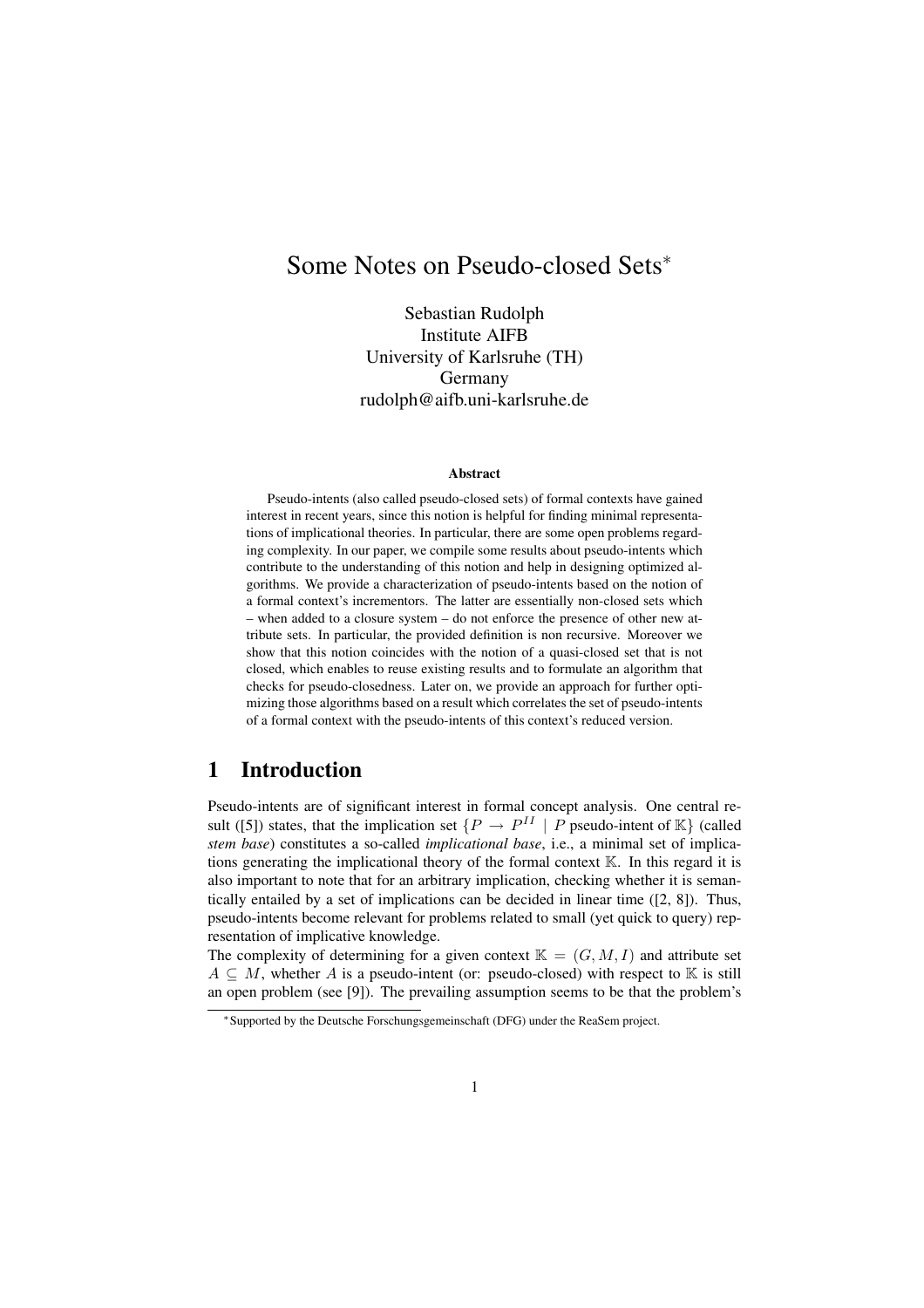complexity is rather high (at least beyond polynomial time). Partial results ([7, 6]) show that it is in coNP.

In our paper, we compile some results about pseudo-intents and provide optimized algorithms for checking for pseudo-closedness.

In detail, we will proceed as follows: In Section 2, we recall the fundamental definitions and propositions of FCA needed to specify and deal with the topic. Section 3 provides and verifies an algorithm which allows to convert an arbitrary set of implications into a stem base. Section 4 introduces the notion of *incrementor* and shows how it can be used to provide a non-recursive characterization of pseudo-intents. In the end, this notion shows to have a direct correspondence to that of a *quasi intent* introduced in [3]. Resulting from these preceding considerations, Section 5 presents an algorithm which checks for pseudo-closedness. Section 6 shows how pseudo-closedness can be checked even by examining the reduced version of the considered context and provides a corresponding algorithm. Finally, Section 7 concludes and outlines possible directions for further research.

### 2 Preliminaries

In this section, we will introduce the notions from formal concept analysis necessary for our work.

First of all, note that we use the notation "⊂" to indicate the *strict* subset, i.e. A ⊂ B means  $A \subseteq B$  and  $A \neq B$ .

Deviating from the usual line of presentation, we will introduce implications and pseudoclosed sets just on the basis of closure operators. This allows to talk about those notions independently from concrete formal concepts and facilitates the presentation of some results in the sequel. However, note that this is not a proper generalization, since every closure operator can be represented by the  $(.)^{II}$ -operator of an appropriately chosen formal context (e.g. the context  $({A \mid \varphi(A) = A}, M, \exists)$ ). Thus, the cited definitions and results – although defined on basis of a formal context – carry over to our way of introducing those notions.

The following considerations are based on an arbitrary set  $M$ . We will first define the fundamental notion of a closure operator  $M$ . Roughly spoken, applying such an operator to a set can be understood as a minimal extension of that set in order to fulfill certain properties.

**Definition 1** Let M be an arbitrary set. A function  $\varphi : \mathcal{P}(M) \to \mathcal{P}(M)$  *(where*  $\mathcal{P}(M)$ ) *denotes the powerset of* M*) will be called*

- *–* EXTENSIVE, if  $A ⊆ φ(A)$  for all  $A ⊆ M$ ,
- *–* MONOTONE, if from  $A ⊂ B$  follows  $\varphi(A) ⊂ \varphi(B)$  for all  $A, B ⊂ M$ , and
- *–* IDEMPOTENT, if  $\varphi(\varphi(A)) = \varphi(A)$  *for all*  $A \subseteq M$ .

*If*  $\varphi$  *is extensive, monotone, and idempotent, we will call it a* CLOSURE OPERATOR. *In this case, we will additionally call*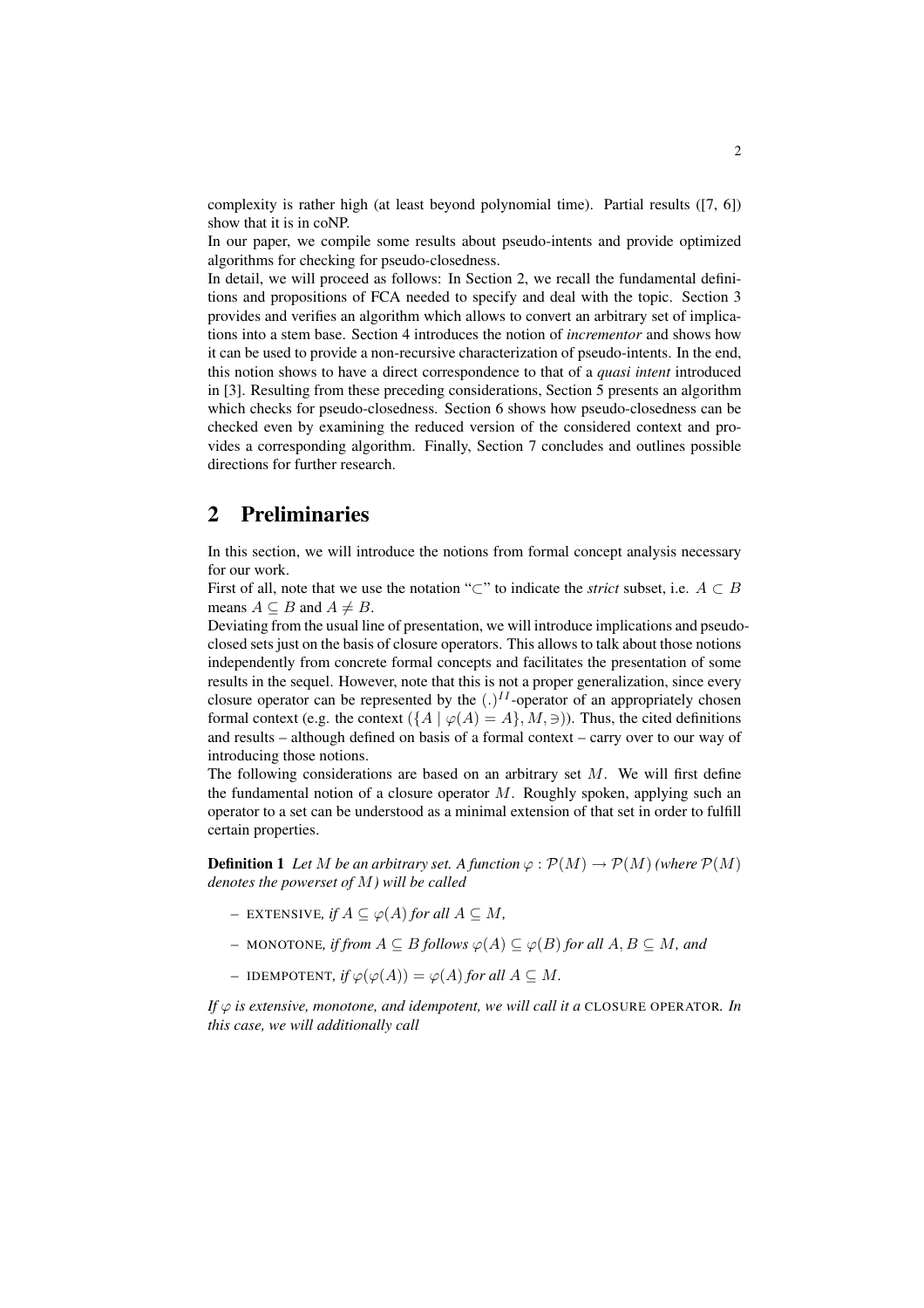- $-\varphi(A)$  *the* CLOSURE *of A*,
- *– A* CLOSED (or  $\varphi$ -CLOSED), if  $A = \varphi(A)$ .

The family of all closed sets is also called CLOSURE SYSTEM. Furthermore, any closure system constitutes a *lattice* with set inclusion as the respective order relation. In the sequel, we show, in which way closure operators are closely related to implications.

Definition 2 *Let* M *be an arbitrary set. An* IMPLICATION *on* M *is a pair* (A, B) *with*  $A, B \subseteq M$ *. To support intuition, we write*  $A \rightarrow B$  *instead of*  $(A, B)$ <sup>1</sup> *A set*  $C \subseteq M$  RESPECTS *an implication*  $A \rightarrow B$  *if* 

$$
A \subseteq C \quad implies \quad B \subseteq C.
$$

*Furthermore, for*  $C \subseteq M$  *and a set*  $\mathfrak{I}$  *of implications on*  $M$ *, let*  $C^{\mathfrak{I}}$  *denote the smallest set with*

- $C \subseteq C^{\mathfrak{I}}$  and
- $I C<sup>3</sup>$  respects i for every implication i  $\in \mathfrak{I}^2$ .

It is well known, that the operation  $(.)^{\mathfrak{I}}$  is a closure operator on M. So, according to Definition 1, if  $C = C^{\mathfrak{I}}$ , we call  $C$  (J-)CLOSED.

**Definition 3** *We say*  $\Im$  ENTAILS  $A \rightarrow B$  *(written:*  $\Im \models A \rightarrow B$ *), if every*  $C \subseteq M$  *that respects all implications of*  $\mathfrak{I}$  *also respects*  $A \rightarrow B$ *.* 

*An implication set*  $\Im$  *will be called* NON-REDUNDANT, *if for any*  $i \in \Im$ *, we have that*  $\mathfrak{I} \setminus \{i\}$  *does not entail i.* 

*An implication set*  $\Im$  *will be called an IMPLICATION BASE for a closure operator*  $\varphi$  *if* 

- *− it is* NON-REDUNDANT, *i.e. for any*  $i \in \mathcal{I}$ *, we have that*  $\mathcal{I} \setminus \{i\}$  *does not entail*  $i$ *,*
- *– it is* SOUND*, i.e., any implication on* M *entailed by* I *is respected by all* ϕ*-closed sets, and*
- $-$  *it is* COMPLETE, *i.e., any implication on* M *respected by all*  $\varphi$ -closed sets is *entailed by* I*.*

Well-known facts concerning the entailment of implications are

- $\mathfrak{I} \models A \rightarrow B$  exactly if  $B \subseteq A^{\mathfrak{I}}$  and
- $-$  3 is non-redundant iff  $B \nsubseteq A^{3 \setminus \{A \rightarrow B\}}$  for all  $A \rightarrow B \in \mathfrak{I}$ .

<sup>&</sup>lt;sup>1</sup>To facilitate reading we will occasionally omit the parentheses, i.e., we will write  $a, b \rightarrow c$  instead of  ${a, b} \rightarrow {c}.$ 

 $2$ Note, that this is well-defined, since the mentioned properties are closed wrt. intersection.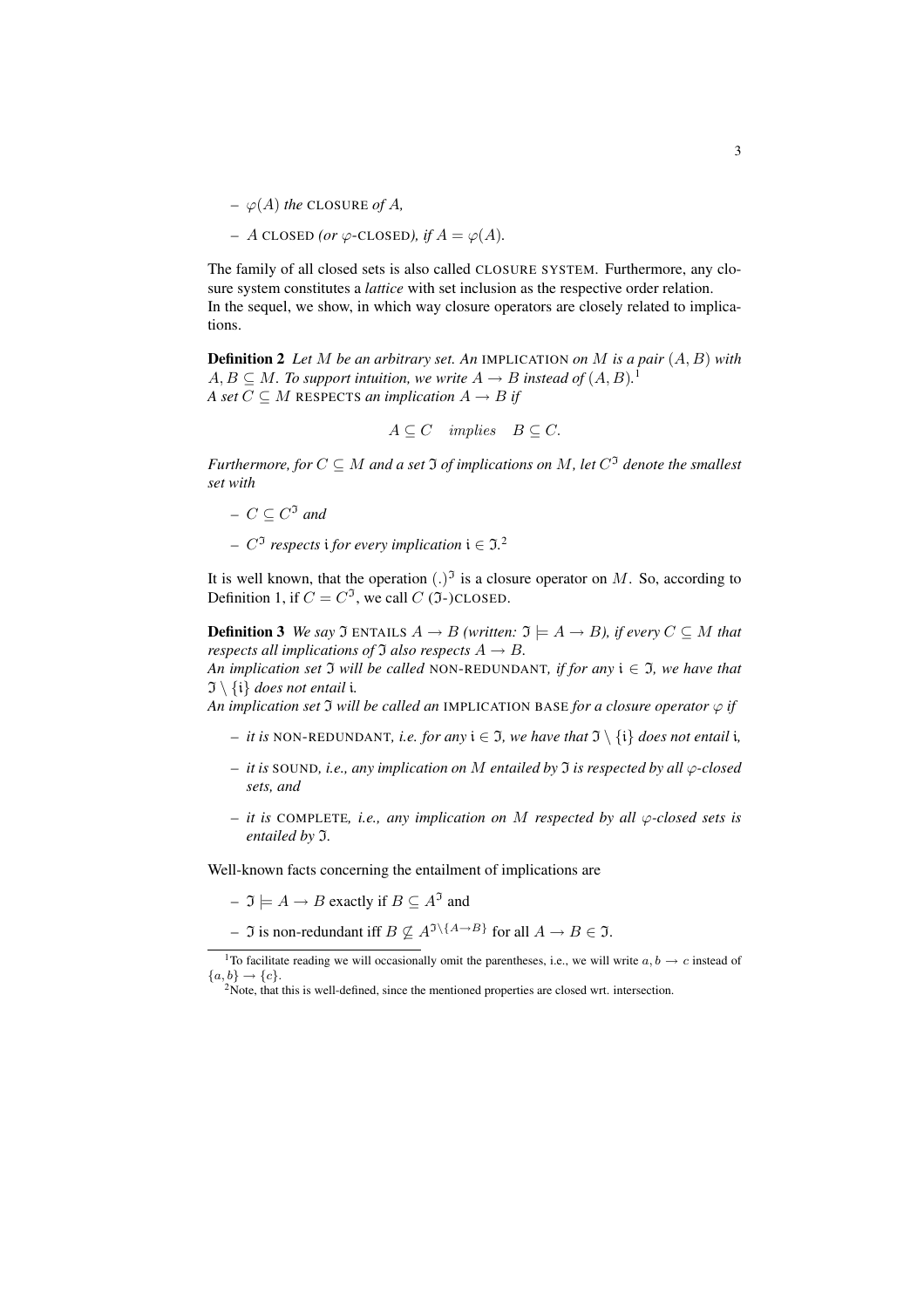Below, we will now define the central notion of this paper. Opposed to the usual way of presentation, we will define the notion of pseudo-closedness independently from a particular formal context, just referring to a given closure operator. Besides the more general definition this will facilitate our considerations in section 3.<sup>3</sup>

**Definition 4** *For a given closure operator*  $\varphi$ *, a set*  $P \subseteq M$  *will be called* PSEUDO-CLOSED *if*  $\varphi(P) \neq P$  *and*  $\varphi(Q) \subseteq P$  *holds for every pseudo-closed*  $Q \subset P$ *.* 

Note that this definition is recursive. Since the set  $M$  is always assumed to be finite in the sequel, it is nevertheless correct. However, directly using this definition to check whether an attribute set is a pseudo-intent requires a recursion as well and is therefore computationally costly. This led to the complexity questions mentioned in the introduction.

Regarding pseudo-closed sets, we give corollaries of the Propositions 24 and 25 from [4].

**Proposition 1** *If* P and Q are closed or pseudo-closed sets with  $P \nsubseteq Q$  and  $Q \nsubseteq P$ , *then*  $P \cap Q$  *is a closed set.* 

The first Proposition directly yields the fact that the set of all closed and pseudo-closed sets (of a closure operator  $\varphi$ ) constitute a closure system themselves (for another closure operator  $\psi$ ).

**Proposition 2** *Every (wrt. a closure operator*  $\varphi$ *) sound and complete set of implications contains an implication*  $A \rightarrow B$  *with*  $A \subseteq P$  *and*  $\varphi(A) = \varphi(P)$  *for every pseudo-closed set* P*.*

Moreover, for every closure operator, the family of its pseudo-closed sets can be used to define a canonical implication base called *stem base* ([5]):

**Theorem 1** *Let*  $\varphi$  *be a closure operator. Then the set* 

 $\mathfrak{SB} := \{ P \rightarrow \varphi(P) \mid P \text{ pseudo-closed for } \varphi \}$ 

*is an implication base of*  $\varphi$ *.* 

In the remainder of this section, we will very briefly recall well-known basic facts from FCA for later reference.

**Proposition 3** Properties of the derivation operator  $(.)^I$ .

- $(.)^{II}$  *is a closure operator on G as well as on M*, *i.e., it is extensive* ( $ext{erf}$ *M*), *monotone* (**mon**<sup> $II$ </sup>) and idempotent (**idp**<sup> $II$ </sup>).
- $-$  *for all*  $A \neq \emptyset$ ,  $A^I = \bigcap_{a \in A} a^I$ *.* decomp

<sup>&</sup>lt;sup>3</sup>Trivially, this coincides with the notion of pseudo-intent of a formal context if we set  $\varphi = (.)^{II}$ .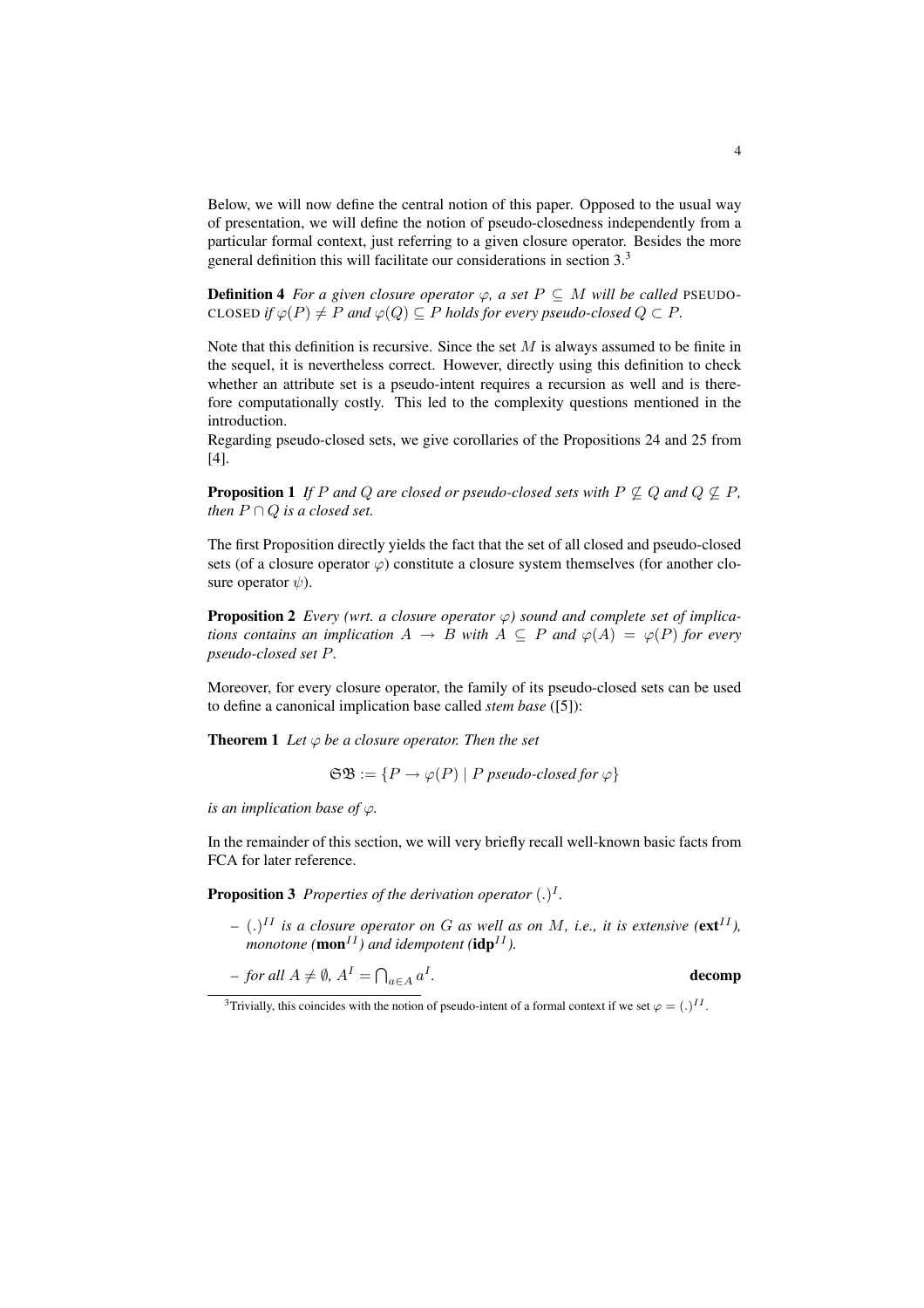We use  $\mathcal{I}(\mathbb{K})$  to denote the family of all concept intents of  $\mathbb{K}$ .

The concept intents of a formal concept are exactly those attribute sets closed wrt.  $(.)<sup>II</sup>$ , i.e.,  $\mathcal{I}(\mathbb{K}) = \{A \mid A = A<sup>II</sup> \subseteq M\}$ . In other words, the set  $\mathcal{I}(\mathbb{K})$  coincides with the closure system generated by  $(.)^{II}$  on M. Consequently, the family  $\mathcal{I}(\mathbb{K})$  of all concept intents of a formal context is closed wrt. intersection (clos∩).

We proceed by giving a Proposition which is the dual of Proposition 30 from [4].

**Proposition 4** *If*  $G \subseteq H$  *then every intent of*  $(G, M, I \cap (G \times M))$  *is an intent of*  $(H, M, I).$ 

In words, the preceding proposition just states that adding an object with arbitrary intent to a context preserves all previous intents.

### 3 Generating Stem Bases from Implication Sets

In this section, we present an algorithm which is a slight modification of the one presented in [1] and provide a self-contained proof for its correctness. Given an arbitrary finite set  $\mathfrak{I} = \{i_1, \ldots, i_n\}$  of implications on an attribute set M, the algorithm from Fig. 1 will convert this set into a stem base  $\mathfrak{SB}$  with  $\mathfrak{SB} \models A \rightarrow B$ 

exactly if  $\mathfrak{I} \models A \rightarrow B$ .

```
function: stembase(J)
  1. Set \mathfrak{SB} := \emptyset.
  2. For every A \rightarrow B \in \mathfrak{I}substitute A \to B by A \to (A \cup B)^3.
 3. As long as \mathfrak{I} \neq \emptyset,
       (a) select an A \rightarrow B from \mathfrak{I},
       (b) delete A \rightarrow B from \mathfrak{I},
       (c) calculate A^{J\cup\mathfrak{S}\mathfrak{B}},
       (d) if A^{J\cup\mathfrak{S}\mathfrak{B}}\neq B then
              add A^{J\cup\mathfrak{S}^{g'}} \to B to \mathfrak{S}^{g}.
  4. Output \mathfrak{SB} and terminate.
```
Figure 1: Algorithm stembase  $(\mathfrak{I})$  for calculating the stem base of the implicational theory generated by I.

Theorem 2 *The algorithm* stembase *computes a stembase for the closure operator*  $(.)^{\mathfrak{I}}$ 

**Proof:** We have to show two properties: For any set  $\mathfrak{I}$  of implications on M, we have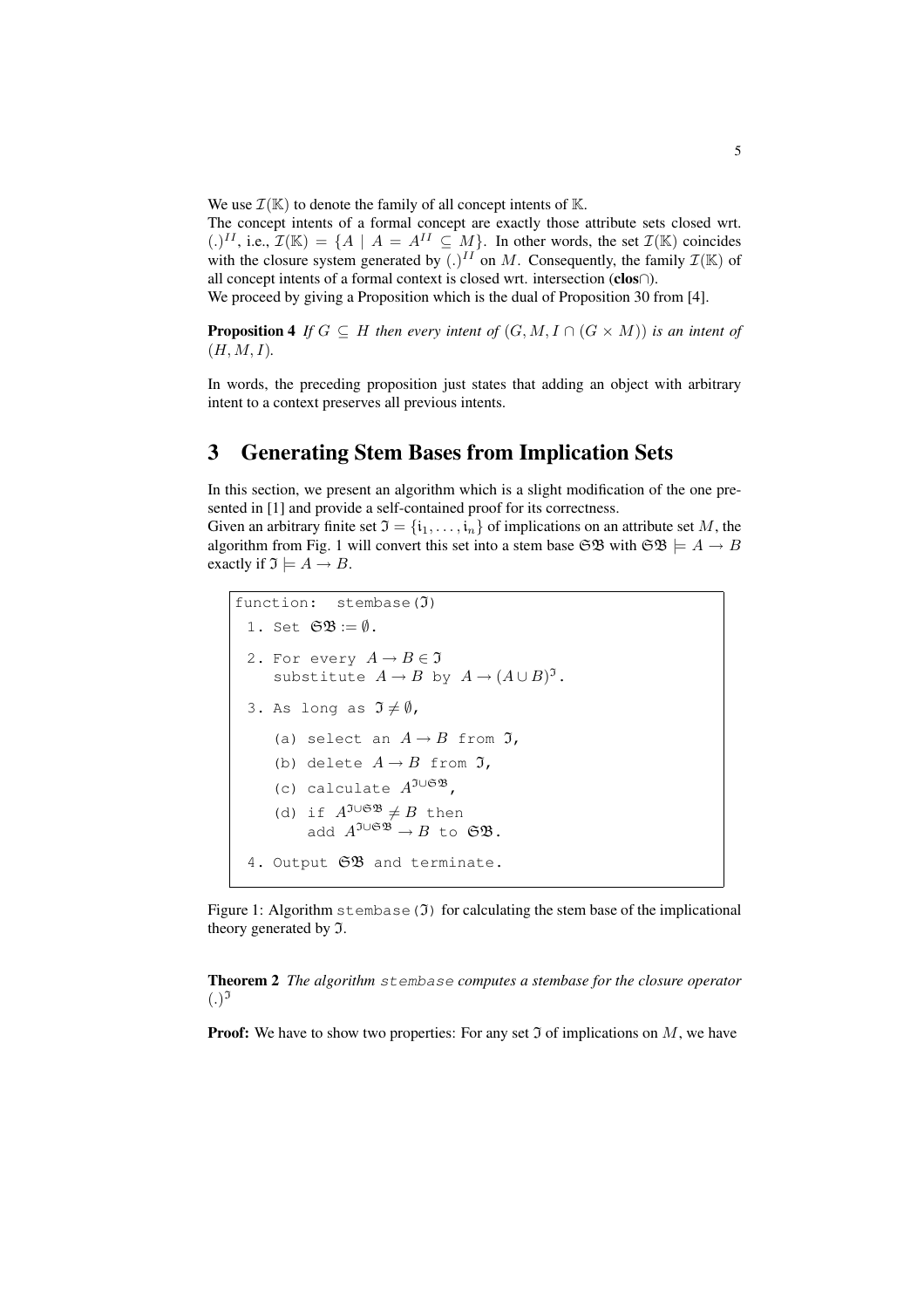$-$  (.)<sup>3</sup> = (.)<sup>stembase(3)</sup> and

 $-$  stembase( $\mathfrak{I}$ ) is a stembase.

The first property will be proved by iteratively showing that every single action carried out by the algorithm does not change the closure operator (.)<sup> $J\cup$  $\mathfrak{SB}$ </sup>. By "concatenating" those arguments and with the observation that  $\mathfrak{SB} = \emptyset$  in the beginning and  $\mathfrak{I} = \emptyset$  in the end, we can conclude that this first property indeed holds.

So, first, we consider the actions carried out in line 2. Let  $\mathfrak{H} = \mathfrak{I} \setminus \{A \rightarrow B\} \cup \{A \rightarrow B\}$  $(A \cup B)^{3}$  for an arbitrary  $A \to B \in \mathfrak{I}$ . Now consider an arbitrary  $C \subseteq M$ . We have to show, that  $C$  respects all implications from  $\mathfrak I$  exactly if it respects all implications from  $\mathfrak{H}$ .

" $\Leftarrow$ ": This is trivial, since  $B \subseteq (A \cup B)^{\mathfrak{I}}$ .

" $\Rightarrow$ ": Assume C respects all implications of J. Now, the only way for C to not respect all implications of  $\mathfrak H$  would obviously be  $A \subseteq C$  and  $B^{\mathfrak I} \nsubseteq C$ . On the other hand, since C respects  $A \to B$ , we know that  $B \subseteq C$ . Furthermore,  $B^{\mathfrak{I}}$  is by definition the smallest set (wrt. set inclusion) containing  $B$  and respecting all implications of  $\mathfrak I$ . Hence, we have  $B^3 \subseteq C$ , leading to a contradiction.

Now, we consider the actions of point 3. Let  $\mathfrak I$  and  $\mathfrak S\mathfrak B$  be the sets before carrying out an a-b-c-d block and  $\mathfrak{I}^*$  and  $\mathfrak{S}\mathfrak{B}^*$  the respective values afterwards. Again, considering an arbitrary  $C \subseteq M$ , we have to show, that C respects all implications from  $\mathfrak{I} \cup \mathfrak{SB}$ exactly if it respects all implications from  $\mathfrak{I}^* \cup \mathfrak{S} \mathfrak{B}^*$ .

" $\Rightarrow$ ": This is obvious, since clearly for every implication  $A \to B$  from  $\mathfrak{I}^* \cup \mathfrak{S} \mathfrak{B}^*$  we have an implication  $D \to B$  from  $\mathfrak{I} \cup \mathfrak{S} \mathfrak{B}$  with  $D \subset A$ .

" $\Leftarrow$ ": Suppose C respects all implications from  $\mathfrak{I}^* \cup \mathfrak{S} \mathfrak{B}^*$ . Assuming that is does not respect all implications of  $\mathfrak{I} \cup \mathfrak{S} \mathfrak{B}$  would imply  $A \subseteq C$  and  $B \nsubseteq C$ . Yet, knowing that C respects  $A^{3\cup 6\mathfrak{B}} \to B$  (being also trivially true for  $A^{3\cup 6\mathfrak{B}} = B$ ), we have to conclude that  $A^{3\cup 6\Re} \not\subset C$ . But, again by definition,  $A^{3\cup 6\Re}$  is the smallest set containing A and respecting all implications from  $\mathfrak{I} \cup \mathfrak{SB}$ , enforcing  $A^{\mathfrak{I} \cup \mathfrak{SB}} \subseteq C$ and therefore yielding a contradiction.

Let  $\mathfrak{SB} = \mathtt{stembase}(\mathfrak{I})$ . We prove the second property by showing that for all  $A \rightarrow$  $B \in \mathfrak{SB}$ , the set A is pseudo-closed wrt. (.)<sup> $\mathfrak{SB}$ </sup>. Note that from the construction of the algorithm and the previous proof (including the fact that  $(.)^{J\cup\mathfrak{S}\mathfrak{B}}$  remains constant) follows that, for all  $A \rightarrow B \in \mathfrak{SB}$ ,

$$
A = A^{\mathfrak{SB}\backslash\{A\to B\}}.\quad (*)
$$

Now we assume A were not pseudo-closed for an  $A \rightarrow B \in \mathfrak{SB}$ . Obviously, it is not closed either. So there must exist a pseudo-closed set  $P \subset A$  with  $P^{\mathfrak{S} \mathfrak{B}} \nsubseteq A$ . Now, consider  $Q := P^{\mathfrak{S}\mathfrak{B}\backslash\{A\rightarrow B\}}$ . By monotonicity, we then have  $Q \subseteq A$ . So the only possibility to make  $P^{\mathfrak{S}\mathfrak{B}} \nsubseteq A$  true is that Q does not respect  $A \to B$ . Yet, this would imply  $Q = A$  and consequently  $P^{\mathfrak{S}\mathfrak{B}} = B$ . Now due to Proposition 2, we know, that  $\mathfrak{S}\mathfrak{B}$  has to contain an implication  $C \to D$  with  $C \subseteq P$  and  $C^{\mathfrak{S}\mathfrak{B}} = P^{\mathfrak{S}\mathfrak{B}} = B$ . Moreover, due to the construction we know that  $D = C^{S\mathfrak{B}} = B$ . Since  $(A \rightarrow B) \neq$  $(C \to B)$ , we have that  $C \to B \in \mathfrak{SB} \setminus \{A \to B\}$ . Yet, from this and  $C \subseteq A$  follows  $B \subseteq A^{\mathfrak{SB}\setminus\{A\to B\}}$ , contradicting the equation (\*).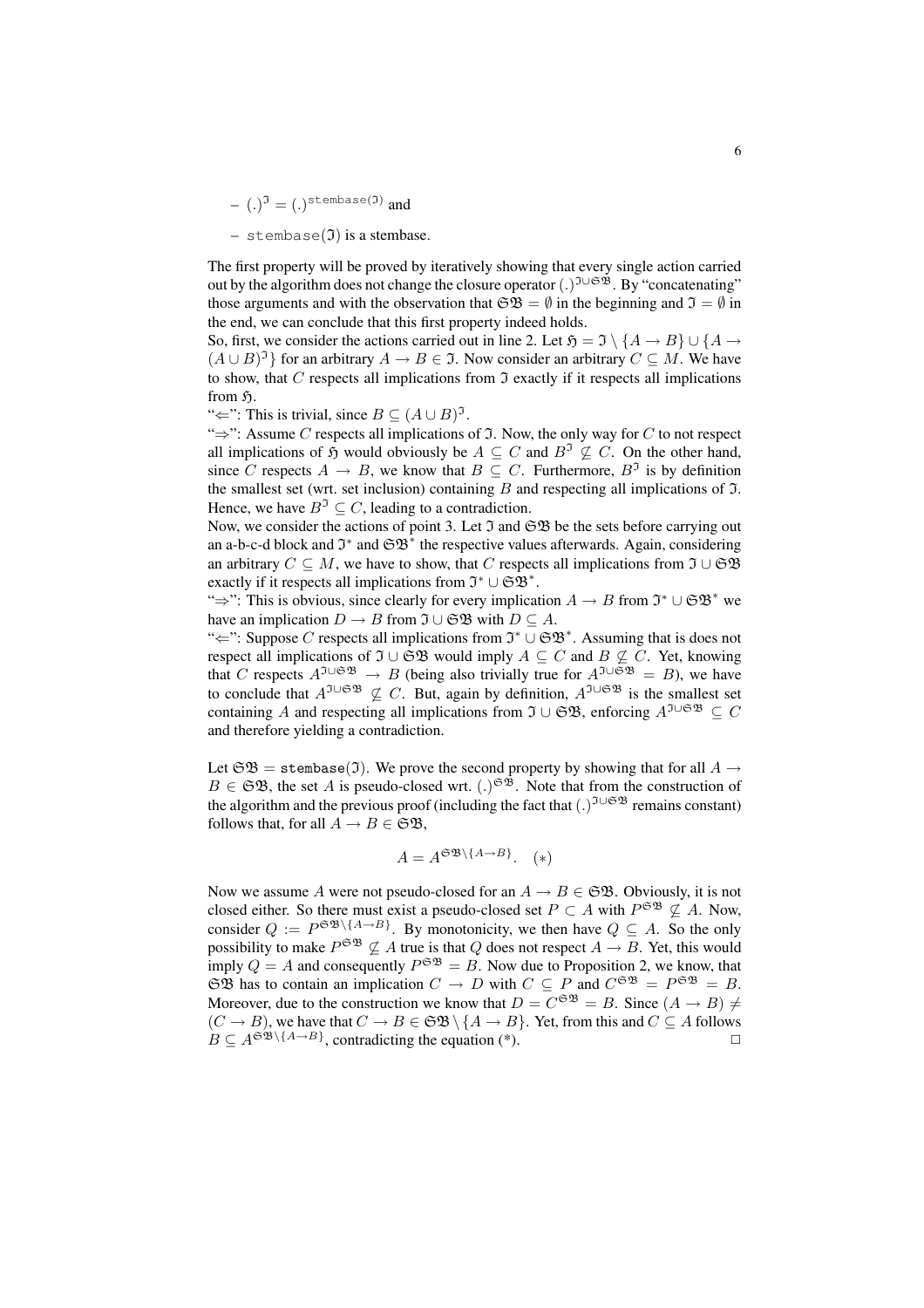Calculating the I-closure (without preprocessing) can be done in time  $O(|\mathfrak{I}|)$  due to [8]. Hence, the presented algorithm runs in  $O(|\mathfrak{I}|^2)$  i.e. quadratic time (this complexity bound for the task accomplished by the algorithm had already been shown in [10]). Mark that this algorithm naturally also determines all pseudo-intents (being just the premises of the implications of  $\mathfrak{SB}$ ).

### 4 Characterizing Pseudo-intents

Now, we will introduce notions that are essential for our aim to characterize pseudointents non-recursively.

**Definition 5** *Let*  $K = (G, M, I)$  *be a formal context and let*  $P \subseteq M$ *. We define*  $\mathbb{K}[P] := (H, M, I_P)$  *(say:*  $\mathbb{K}$  AUGMENTED BY P) *as follows:* 

*–*  $H := G \cup \{g_P\}$  *(where we presume*  $g_P \notin G$ *) and* 

$$
-I_P := I \cup (\{g_P\} \times P)
$$

The following results are immediate consequences of this definition:

**Lemma 1** *Let*  $K = (G, M, I)$  *be a formal context and let*  $P \subseteq M$ *. Then* 

- $-$  *for all*  $g \in G$ *, we have*  $g^{I_P} = g^I$ *,* cons1
- $$ *,* cons2
- *– for all*  $A \subseteq M$ *, we have*  $A^I = A^{I_P} \setminus \{q_P\}$ , cons3
- *– for all*  $A ⊂ M$  *with*  $q_P \notin A^{I_P}$ *, we have*  $A^{I_P I_P} = A^{II}$ *, and* cons4

- for all 
$$
A \subseteq M
$$
 with  $g_P \in A^{I_P}$ , we have  $A^{I_P I_P} = P \cap A^{I I}$ .

### Proof:

- cons1 This is trivial, since  $\{m \mid qI_Am\} = \{m \mid qIm\}.$
- cons2 Due to decomp, we have  $A^{I_A} = \bigcap_{g \in A} g^{I_A}$ . Due to cons1, this equals  $g \in A$   $g^I = A^I$ .
- cons3 Consider an arbitrary  $g \in G = H \setminus \{g_P\}$ . The statement  $g \in A^{I_P}$  is equivalent to  $qI_{P}$  for all  $m \in A$ . Since - due to the definition -  $I_{P}$  and I coincide on all objects but  $q_P$ , this is equivalent to  $qIm$  for all  $m \in A$ , which in turn is the same as  $g \in A<sup>I</sup>$ .
- **cons4** From cons3, we conclude  $A^{I_P I_P} = (A^{I_P} \setminus \{g_P\})^{I_P} = A^{I I_P}$  and by cons2 follows  $A^{II_P} = A^{II}$ .
- cons5 From  $A^{I_P} = \{g_P\} \cup (A^{I_P} \setminus \{g_P\})$ , we can conclude  $A^{I_P I_P} = \bigcap_{g \in A^{I_P}} g^{I_P} =$  $g_P^{I_P} \cap \bigcap$  $g \in A^{I_P} \setminus \{g_P\}$   $g^{I_P} = P \cap (A^{I_P} \setminus \{g_P\})^{I_P}$ . Due to cons3, this equals  $P \cap A^{II_P}$  and due to **cons2** this is just  $P \cap A^{II}$ .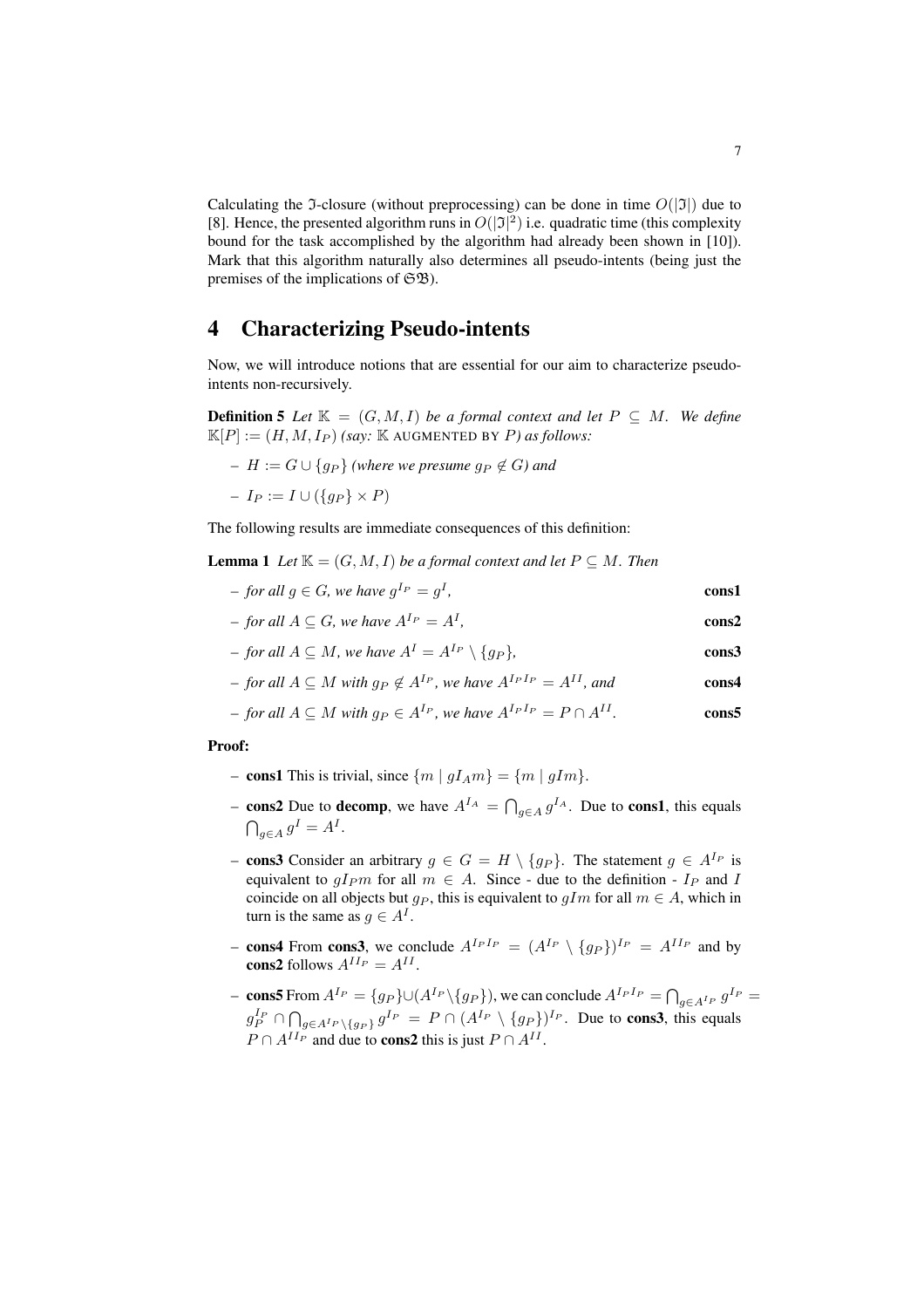Proposition 5 *Properties of augmentations.*

 $A \in \mathcal{I}(\mathbb{K}[A]), i.e., A \text{ is an intent of } \mathbb{K}[A].$  conti

 $\mathcal{I}(\mathbb{K}) \subset \mathcal{I}(\mathbb{K}[A]),$  *i.e., every formal concept intent of*  $\mathbb{K}$  *is also a concept intent*  $of \mathbb{K}[A],$  mon[]

*If*  $A \in \mathcal{I}(\mathbb{K})$  *then*  $\mathcal{I}(\mathbb{K}[A]) = \mathcal{I}(\mathbb{K})$ *, i.e., if an object is added to the context, the intent of which is already an intent of* K*, the overall set of intents remains unchanged.* intid[]

Proof:

**cont**[]: Obviously,  $(g_A^{I_A I_A}, A)$  is a formal concept of  $\mathbb{K}[A]$ .

mon[]: This property follows directly from Proposition 4.

**intid**[]: Assume the contrary, i.e., there were a  $B \in \mathcal{I}(\mathbb{K}[A]) \setminus \mathcal{I}(\mathbb{K})$ . Due to **decomp**, we know  $B = B^{I_A I_A}$ . Obviously,  $q_A$  has to be in  $B^{I_A}$ , since otherwise  $B^{I_A I_A} = B^{II}$  by cons4, contradicting  $B \notin \mathcal{I}(\mathbb{K})$ . Thus, due to cons5,  $B = B^{I A I_A} = A \cap B^{I I}$ . Yet, knowing that A is an intent of K and due to clos∩, the intersection of the two closed sets A and  $B<sup>II</sup>$  has again to be closed, we have found a contradiction to the assumption.

 $\Box$ 

To facilitate the intuition about context augmentations, consider Fig. 2, which shows some augmentations of a small context and the impact of this on the set of concept intents.

For our further line of argumentation, the motivating intuitive idea is (also conveyed by the name) that a pseudo-intent is "almost an intent". Since we know that augmenting a context by an intent does not change the corresponding intent set, we could expect that adding a pseudo-intent would result in just a very slight change. Considering the slightest change possible we define the notion of an *incrementor*.

Definition 6 *We say that* P *is an* INCREMENTOR *of* K*, if*

- *–* P *is not a concept intent of* K *and*
- $−$  *for every concept intent*  $A ⊆ M$  *of*  $\mathbb{K}[P]$  *we have*  $B = P$  *or*  $B$  *is a concept intent of* K*.*

Looking back at Fig. 2, we see, that in this case, the empty set would be an incrementor of K. Moreover, it takes little consideration to verify that it is also a pseudointent of K. The following theorem partly justifies our intuition by ensuring that every pseudointent is indeed an incrementor.

Theorem 3 *Let* K *be a formal context and* P *be a pseudo-intent of* K*. Then* P *is an incrementor of* K*.*

 $\Box$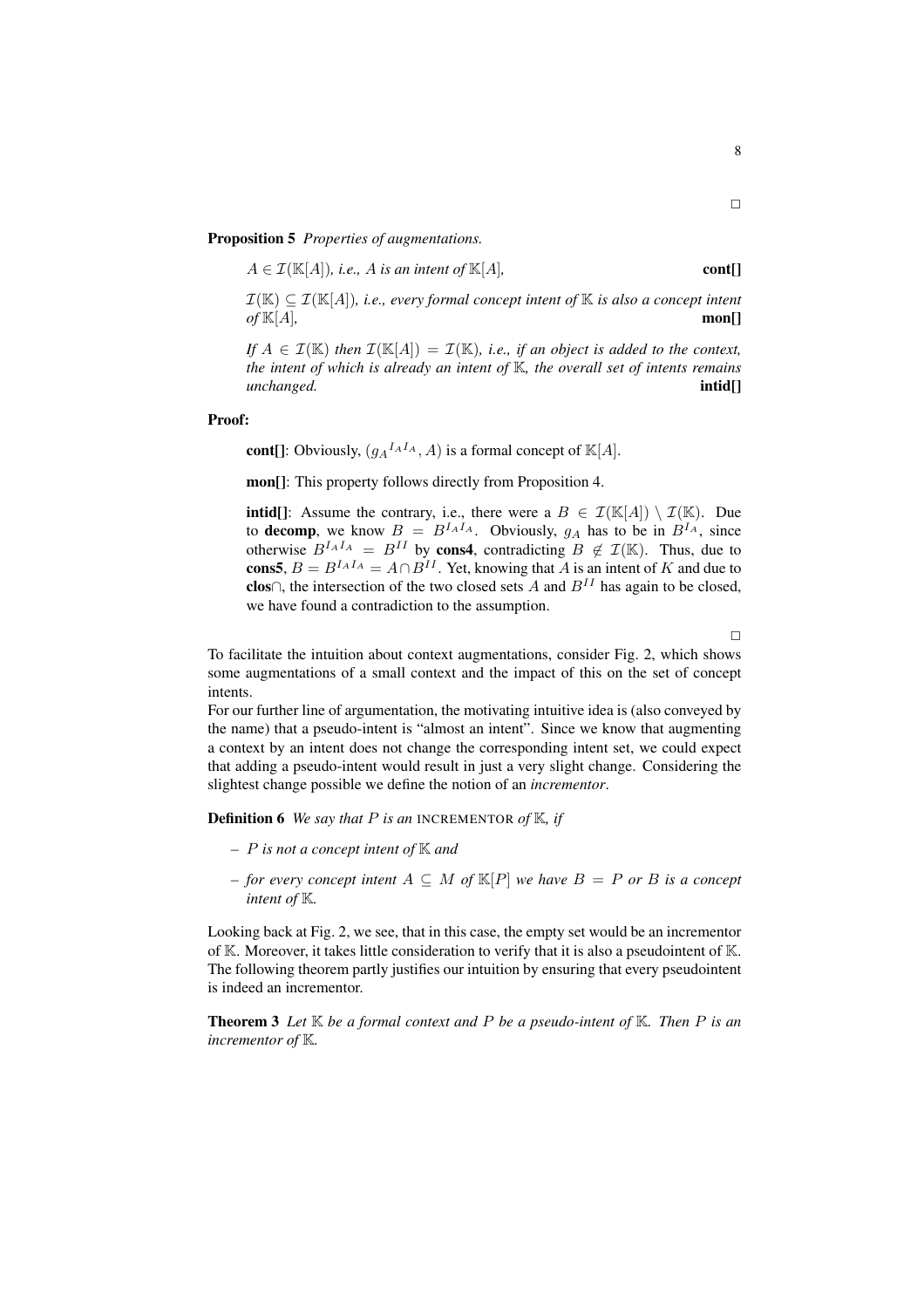|       |                |                |                | $\mathcal{I}(\mathbb{K})$ |
|-------|----------------|----------------|----------------|---------------------------|
|       | m <sub>1</sub> | m <sub>2</sub> | m <sub>3</sub> | $\{m_2$<br>$\{m_1$        |
|       |                |                |                | $\{m_2$                   |
| $q_2$ |                |                |                | $[m_1$                    |

| エ(四)                  |
|-----------------------|
| $\{m_2\},\$           |
| $\{m_1, m_2\},\$      |
| $\{m_2, m_3\},\$      |
| $\{m_1, m_2, m_3\},\$ |
|                       |

|                   | m <sub>1</sub> | m <sub>2</sub> | m <sub>3</sub> |
|-------------------|----------------|----------------|----------------|
| $g_1$             |                |                |                |
| $g_2$             |                |                |                |
| $g_{\{m_1,m_3\}}$ |                |                |                |

|               | m <sub>1</sub> | m <sub>2</sub> | m <sub>3</sub> |
|---------------|----------------|----------------|----------------|
| $g_1$         |                |                |                |
| $g_2$         |                |                |                |
| $g_{\{m_2\}}$ |                |                |                |

|                 | m <sub>1</sub> | m <sub>2</sub> | $m_3$ |
|-----------------|----------------|----------------|-------|
| $g_1$           |                | $\times$       |       |
| $g_2$           |                | ×              | ×     |
| $g_{\emptyset}$ |                |                |       |

 $\mathbb{K}[\{m_1, m_3\}]$   $\mathcal{I}(\mathbb{K}[\{m_1, m_3\}])$ 

 $\underline{\emptyset}$ , $\{m_1\}$ , $\{m_2\}$ ,  $\{m_3\}$ ,  ${m_1, m_2}, {m_1, m_3}, {m_2, m_3},$  ${m_1, m_2, m_3}$ 

 $\mathbb{K}[\{m_2\}]$   $\mathcal{I}(\mathbb{K}[\{m_2\}])$  ${m_2},$  ${m_1, m_2},$  $\{m_2,m_3\},$  ${m_1, m_2, m_3}$ 

 $\mathbb{K}[\emptyset]$   $\mathcal{I}(\mathbb{K}[\emptyset])$ ∅, {m2},  ${m_1, m_2},$  ${m_2, m_3},$  ${m_1, m_2, m_3}$ 

Figure 2: Examples for context augmentations and their consequences for the set of concept intents. Intents added by the augmentation are underlined.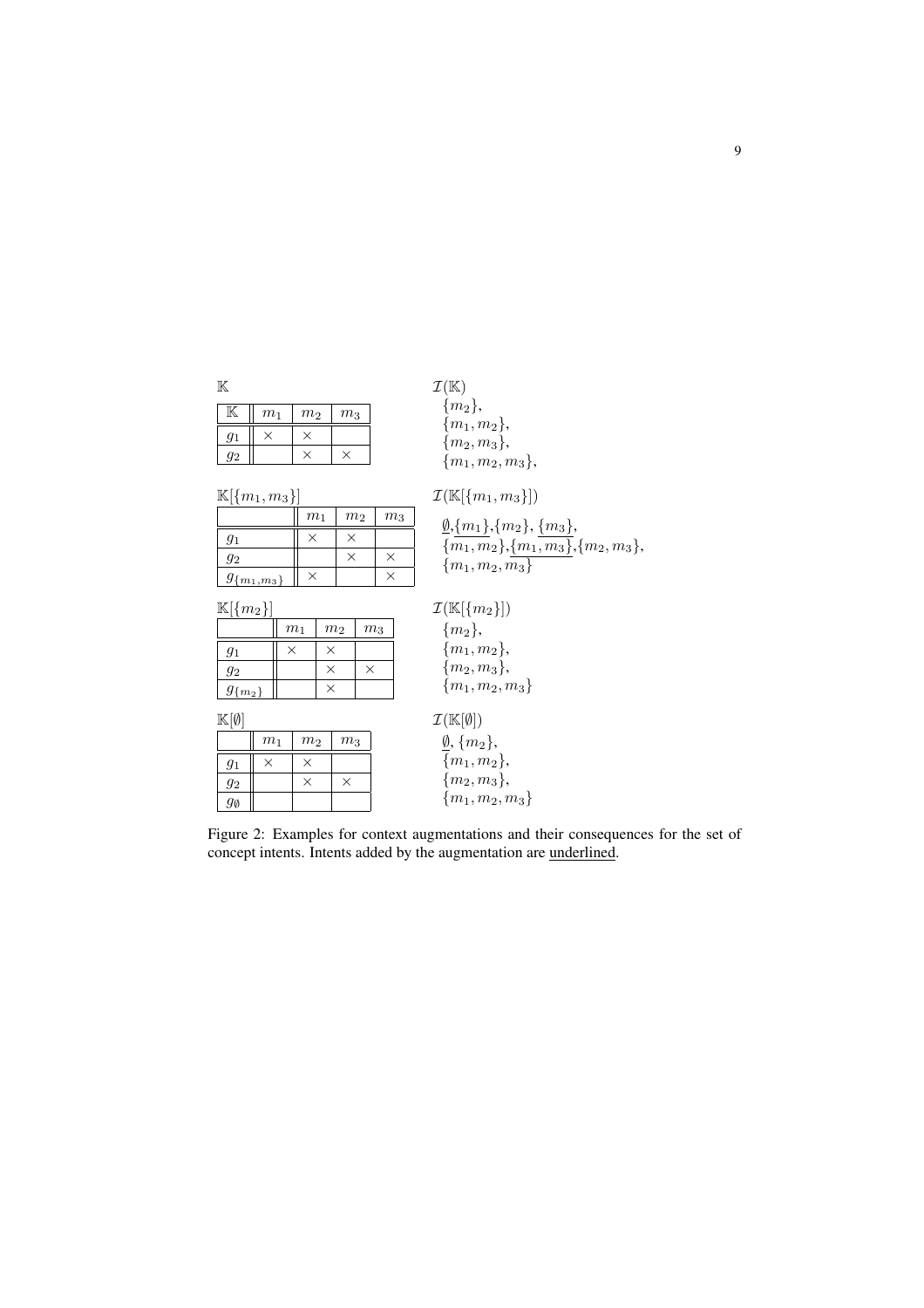| К              |                           |                |                |                |                |              |                | $\mathcal{I}(\mathbb{K})$              |
|----------------|---------------------------|----------------|----------------|----------------|----------------|--------------|----------------|----------------------------------------|
|                | m <sub>1</sub>            | m <sub>2</sub> | m <sub>3</sub> |                | m <sub>4</sub> |              |                | $\{m_2, m_3, m_4\},\$                  |
| $\overline{g}$ |                           | ×              | X              |                | ×              |              |                | $\{m_1, m_2, m_3, m_4\},\$             |
|                |                           |                |                |                |                |              |                |                                        |
|                | $\mathbb{K} \{m_2,m_3\} $ |                |                |                |                |              |                | $\mathcal{I}(\mathbb{K}[\{m_2,m_3\}])$ |
|                |                           | m <sub>1</sub> |                | m <sub>2</sub> | m <sub>3</sub> |              | m <sub>4</sub> | $\{m_2, m_3\},\$                       |
| g              |                           |                |                | ×              | ×              |              | X              | $\{m_2, m_3, m_4\},\$                  |
|                | $g_{\{m_2,m_3\}}$         |                |                | X              | ×              |              |                | $\{m_1, m_2, m_3, m_4\},\$             |
|                |                           |                |                |                |                |              |                |                                        |
|                | $\mathbb{K}[\{m_2\}]$     |                |                |                |                |              |                | $\mathcal{I}(\mathbb{K}[\{m_2\}])$     |
|                |                           | m <sub>1</sub> | m <sub>2</sub> |                | m <sub>3</sub> | $\sqrt{m_4}$ |                | $\{m_2\},\$                            |
| $\overline{g}$ |                           |                | X              |                | X              | X            |                | $\{m_2, m_3, m_4\},\$                  |
|                | $g_{\{m_2\}}$             |                | $\times$       |                |                |              |                | $\{m_1, m_2, m_3, m_4\},\$             |

Figure 3: Counterexample for the coincidence of pseudo-intents and incrementors.

**Proof:** Consider the context  $\mathbb{K}[P]$ . Let  $(A, B)$  be a formal concept of  $\mathbb{K}[P]$ . We know, that  $B = A^{I_P} = \bigcap \{a^{I_P} \mid a \in A\}$  (due to **decomp**).

Obviously, if  $g_P \notin A$ , we have that  $(A, B)$  is a concept of K as well, since  $a^{I_P} = a^I$ for all  $a \neq qp$ .

If  $g_P \in A$ , we have that  $B = g_P^{I_P} \cap \bigcap \{a^{I_P} \mid a \in A \setminus \{g_P\}\}\$  which yields  $B =$  $P \cap \bigcap \{a^I \mid a \in A \setminus \{g_P\}\}.$ 

Supposing pseudoclosedness of P, from Proposition 1 follows that B is an intent of K, provided there exists some  $a \in A \setminus \{g_P\}$  with  $P \nsubseteq a^I$ . In the other case, we would have  $B = P$ . Thus  $(P^{I_P}, P)$  is the only additional formal concept of  $\mathbb{K}[P]$  compared to K. This shows that P is an incrementor.  $\square$ 

Now it remains to investigate, whether this necessary condition for being a pseudointent is also sufficient. Unfortunately, this is not the case as Fig. 3 illustrates: in this example,  $\{m_2, m_3\}$  is an incrementor of K but not a pseudo-intent since it contains the pseudo-intent  $\emptyset$  but not its closure  $\{m_2, m_3, m_4\}.$ 

Yet, examining this counter-example a bit further, we see that the set being an inrementor but not a pseudo-intent contains a set being again an incrementor (namely  $\{m_2\}$ ) – with no intent "in between". This justifies to strengthen the condition accordingly. Yet, prior to proving that this leads to the desired characterization, we show a lemma that will facilitate the subsequent proof.

Lemma 2 *Let* K *be a formal context and* A *be an incrementor of* K*. Then for any pseudo-intent*  $Q$  *of*  $K$  *with*  $Q \subset A$  *and*  $Q^{II} \nsubseteq A$  *we even have*  $A \subseteq Q^{II}$ *.* 

**Proof:** Assume the contrary, i.e.  $A \nsubseteq Q^{II}$ . Then, considering  $B := A \cap Q^{II}$ , we see that  $B \subset A$ .

By cont[] and mon[], respectively, we know  $A, Q^{II} \in \mathcal{I}(\mathbb{K}[A])$  and hence by clos∩ also  $B \in \mathcal{I}(\mathbb{K}[A]).$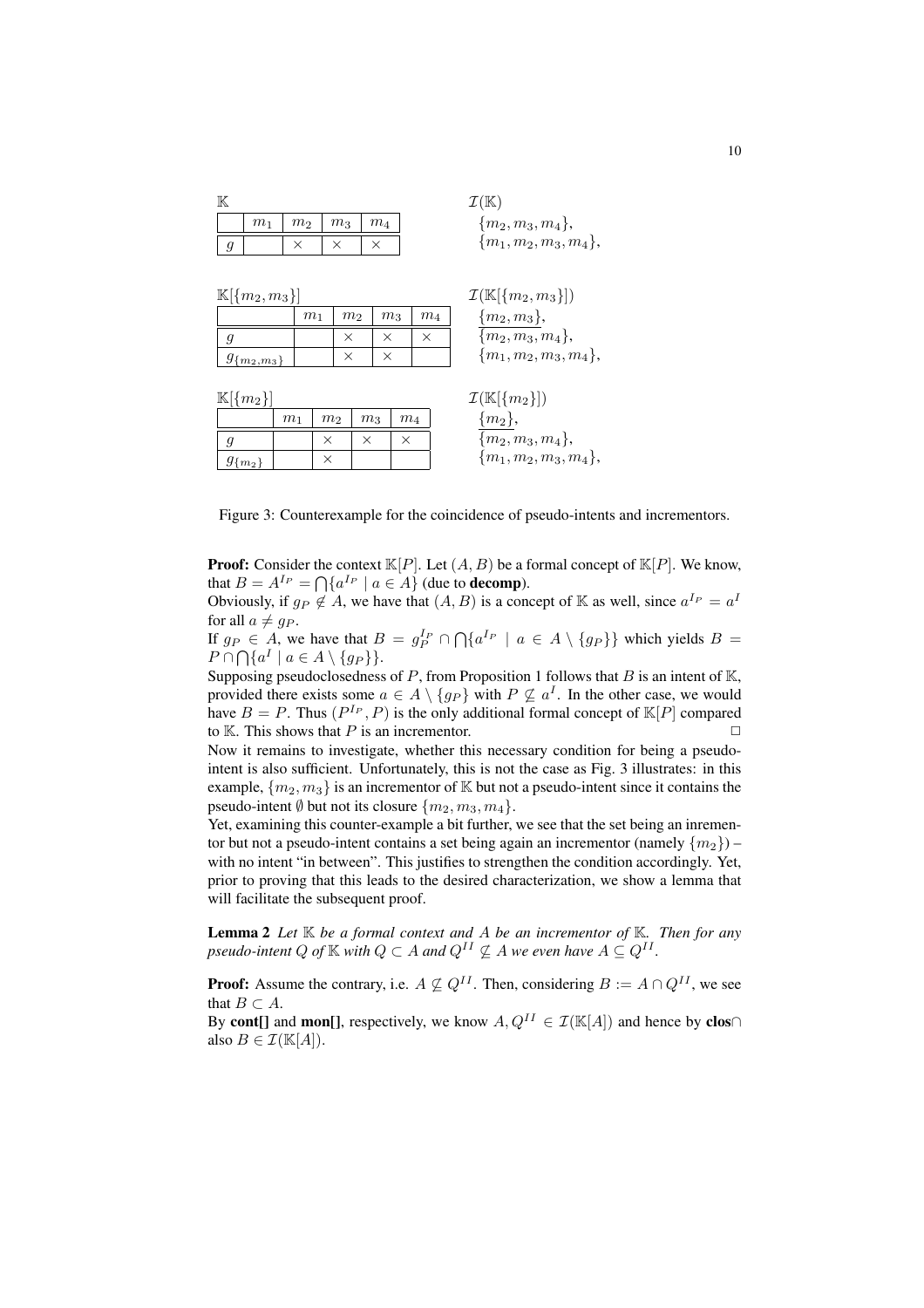On the other hand, B can not be an intent of K, since  $Q \subset B$  (following from  $Q \subset A$ and  $Q \subset Q^{II}$  – the latter by  $ext^{II}$ ) but  $Q^{II} \not\subseteq B$  (this is because  $Q \subset B$  implies  $Q^{II} \subseteq B^{II}$  by mon<sup>II</sup> and B being an intent of K would mean  $B = B^{II}$ )

So B must be an intent of  $K[A]$  that is neither A itself nor an intent of K. Yet, this contradicts the assumption of  $A$  being an incrementor. Now we will provide and prove the announced non-recursive characterization for pseudointents.

**Theorem 4** *Let*  $K = (G, M, I)$  *be a formal context and let*  $P \subseteq M$ *. P is a pseudointent of*  $K$  *if and only if* 

$$
P
$$
 is an incrementor of  $\mathbb{K}$  and

*for every incrementor*  $O \subset P$ *, there is an intent*  $R$  *with*  $O \subset R \subset P$ . min

#### Proof:

"⇒"

That every pseudo-intent is an incrementor has already been shown by Theorem 3. We will prove the second condition **min** indirectly. Thus, we assume we have a pseudointent P violating **min**, i.e., there is a  $Q \subset P$  being an incrementor and for all R with  $Q \subset R \subset P$ , the set R is not an intent. Note that, from Theorem 3, we know that P is an incrementor as well. Q cannot be an intent (as this would contradict the definition of incrementor), thus we consider the two remaining possibilities:

– Suppose  $Q$  is a pseudo-intent.

This would (due to the definition of pseudo-intent) naturally require  $Q^{II}$  to be contained in P. Altogether this would mean:  $Q \subset Q^{II} \subset P$  contradicting our assumption. Hence, R cannot be a pseudo-intent.

– Now, suppose  $Q$  is neither an intent nor a pseudo-intent.

Then – due to the definition of pseudo-intent – there has to exist a pseudo-intent  $S \subset Q$  with  $S^{II} \nsubseteq Q$ .

From Lemma 2 then additionally follows  $Q \subseteq S^{II}$ .

Since the definition of pseudo-intent requires P to contain  $S^{II}$ , we have the setting:  $Q \subset S^{II} \subset P$ . Yet, again, this obviously contradicts our assumption.

Thus, it is impossible that Q is neither closed nor pseudo-closed wrt.  $K$ .

Concluding, Q can be neither an intent nor a pseudo-intent nor none of both. Hence, the assumption of its existence must be false.

<sup>&</sup>quot;⇐"

Assume the contrary, i.e., both conditions inc and min be fulfilled and yet  $P$  not be a pseudo-intent. Obviously  $P$  is not an intent either (otherwise, it would not be an incrementor by definition).

Therefore, P must be neither closed nor pseudo-closed. Then, by the definition of pseudo-closedness, there must be a pseudo-closed set  $Q \subset P$  with  $Q^{II} \nsubseteq P$ .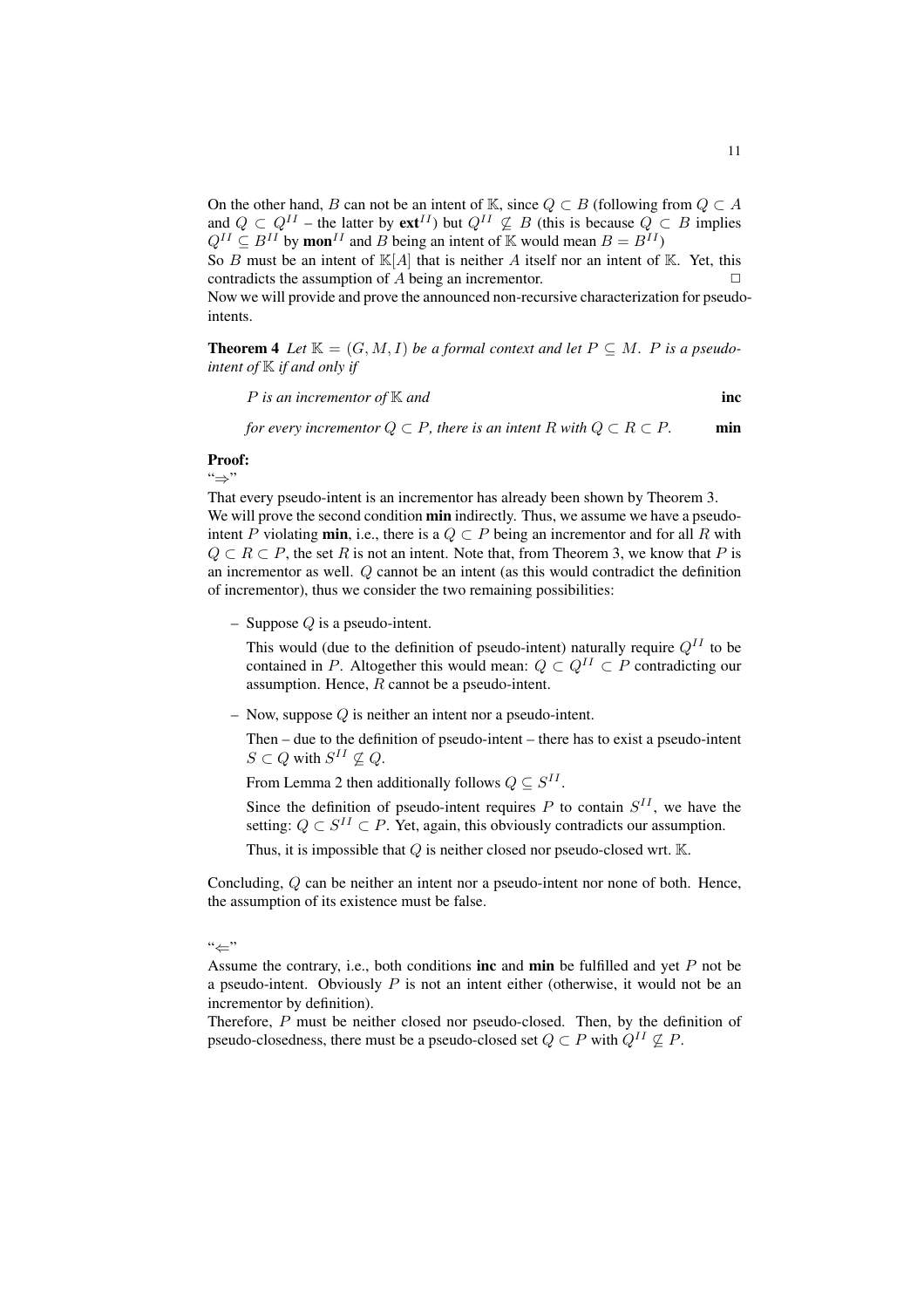function: incrementor  $(A, K)$ -- Calculate  $A^{II}$ . If  $A^{II} = A$ , output "NO" and terminate.  $--$  For all  $g\in G$ , - Calculate  $\tilde{A} := g^I \cap A$ . If  $\tilde{A} = A$  then continue with next  $g$ .  $-$  Calculate  $\tilde{A}^{II}$ . - If  $\tilde{A} \neq \tilde{A}^{II}$  then output "NO" and terminate. -- Output "YES" and terminate.

Figure 4: Algorithm incrementor  $(A, K)$  for checking whether A is an incrementor of K.

From Lemma 2 follows that  $P \subset Q^{II}$ . Then, we have the setting  $Q \subset P \subset Q^{II}$ . Furthermore, note that  $Q \subseteq P \subseteq Q^{II}$  entails  $Q^{II} \subseteq P^{II} \subseteq (Q^{II})^{II}$  via mon<sup>11</sup> which together with **idp**<sup>II</sup> yields  $Q^{II} = P^{II}$ . But then, the very same argument yields  $S^{II} = Q^{II}$  for every S with  $Q \subset S \subset P$  (and therefore  $S \neq S^{II}$ ). Clearly, this contradicts the initial assumption **min**.

After having established those results, it takes little consideration to see (referring to [3] and [7]) that the incrementors of a formal context are just those quasi-intents which are not intents. This allows to reuse the corresponding results. In particular, the following corollary to the Proposition 2 from [7] can be used to check whether a given set is an incrementor in polynomial time.

Theorem 5 P *is an incrementor of* K *if and only if*

- *–* P *is not an intent of* K *and*
- $−$  *for all*  $g \in G$ *, we have*  $P \subseteq g^I$  *or*  $g^I ∩ P$  *is an intent of*  $K$ *.*

### 5 An Algorithm for Checking Pseudo-closedness

Applying the results cited and presented in the preceding sections, we will now provide an algorithm for checking pseudo-closedness and analyze its complexity.<sup>4</sup> We start by giving an algorithm computing whether for a given formal context  $\mathbb{K} = (G, M, I)$ , a given attribute set  $A \subseteq M$  is an incrementor of K. This algorithm is shown in Fig. 4. It is well-known, that the time complexity for computing the closure  $A^{II}$  of a given attribute set A is in  $O(|G| \cdot |M|)$  while comparing two sets or computing  $g<sup>I</sup>$  for a given

<sup>&</sup>lt;sup>4</sup>We expect the reader to be familiar with the basic notions from complexity theory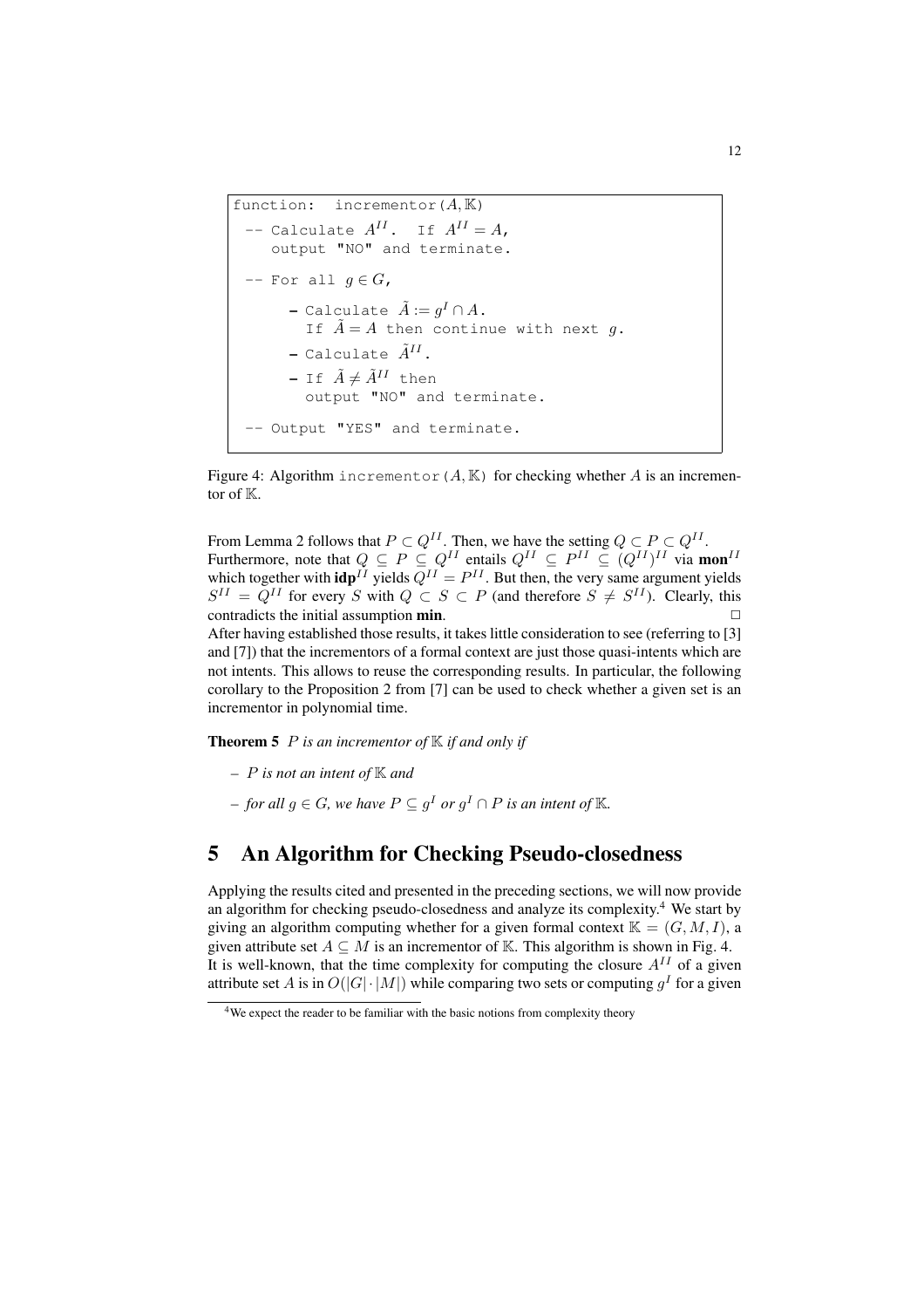```
function: scan(A, K, check(.))-- For all a \in A,
     add A \setminus \{a\} to (previously empty) list \mathcal L-- Starting from the \mathcal{L}'s first element
     for every B from \mathcal L- If \; B^{II} \neq A^{II} ,
         continue with next list element.
       - If check(B),
         output "YES" and terminate.
       – Otherwise, for every b \in B, append B \setminus \{b\} to \mathcal Lif not already contained.
 -- if L processed,
     output "NO" and terminate.
```
Figure 5: Algorithm scan for determining whether for a given  $A \subseteq M$  there is a  $B \subset A$  with  $B^{II} = A^{II}$  and check  $(B)$ .

object is less costly. Thus, regarding the time costs, the incrementor function consists essentially of the  $|G| + 1$ -fold calculation of the closure, hence its time complexity is in  $O(|G|^2 \cdot |M|)$ .

Next, we provide an algorithm which for a given attribute set  $A$ , "scans" whether there exists a set  $B \subset A$  with  $B^{II} = A^{II}$  fulfilling an arbitrary computable criterion (denoted by the function check). This algorithm is shown in Fig. 5.

In general the time complexity of this algorithm is bounded by  $2^{|M|}$  times the complexity of check.

Finally, we employ the incrementor and the scan functions to formulate the algorithm which actually checks for pseudo-closedness. This algorithm is displayed in Fig. 6.

Resulting from the earlier complexity considerations, we find that its the time com-

```
function: pseudoIntent (A, K)-- Check whether incrementor (A, K).
    If not so, output "NO" and terminate.
 - If scan(A, \mathbb{K}, incrementor(., \mathbb{K})),
    output "NO" and terminate,
    otherwise, output "YES" and terminate.
```
Figure 6: Algorithm pseudoIntent( $A$ , K) for checking whether A is a pseudointent of K.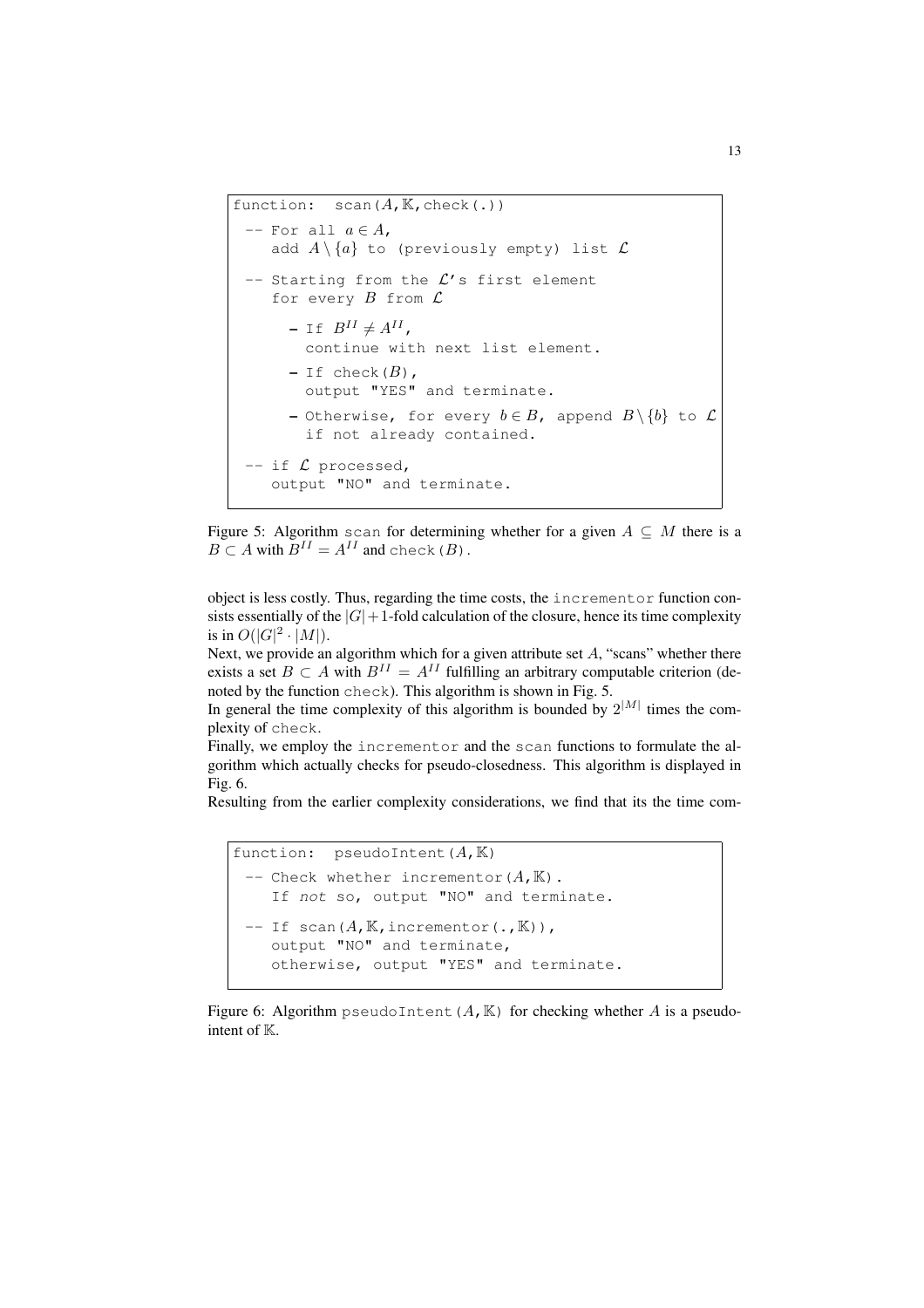plexity is in  $O(2^{|M|})$ .

# 6 Optimization: Operating on the Reduced Context

We will now discuss in which way this algorithm can be optimized. One of the straightforward issues to think about would be whether the problem of identifying pseudointents of a formal context K can be solved by checking for pseudo-closedness in the reduced version of K. This should be possible, since – roughly spoken – a reduced context contains the same implicative information as the original one.

**Theorem 6** *Let*  $K = (G, M, I)$  *be a formal context and*  $K^* = (H, N, J)$  *(with*  $H \subseteq G$ *and*  $N ⊂ M$  *as well as*  $J = I ∩ (H × N)$  *the corresponding reduced context. Let*  $\mathit{furthermore}\ m^{*}=m^{II}\cap N$  *for any*  $m\in M.$  *The fact that*  $\mathbb{K}^{*}$  *is a reduced version of*  $\mathbb{K}$  *then yields*  $m^{*II} = m^{II}$ .

*A set*  $P \subseteq M$  *is a pseudo-intent of*  $K$  *exactly if one of the following is true:* 

- *– there is a pseudo-intent*  $P^*$  *of*  $K^*$  *such that*  $P = P^* \cup \{m \in M \setminus N \mid m^* \subset P^*\}$ *,*
- $P = \{m\} \cup \emptyset^{II}$  *for an*  $m^* \neq \emptyset$ *, or*
- *–*  $P = m^* ∪ {m ∈ M ∖ N | \overline{m}^* ⊂ m^*} for an m ∈ M ∖ N if there is no$ *pseudo-intent*  $Q^*$  *of*  $\mathbb{K}^*$  *with*  $Q^{*JJ} = m^*$ .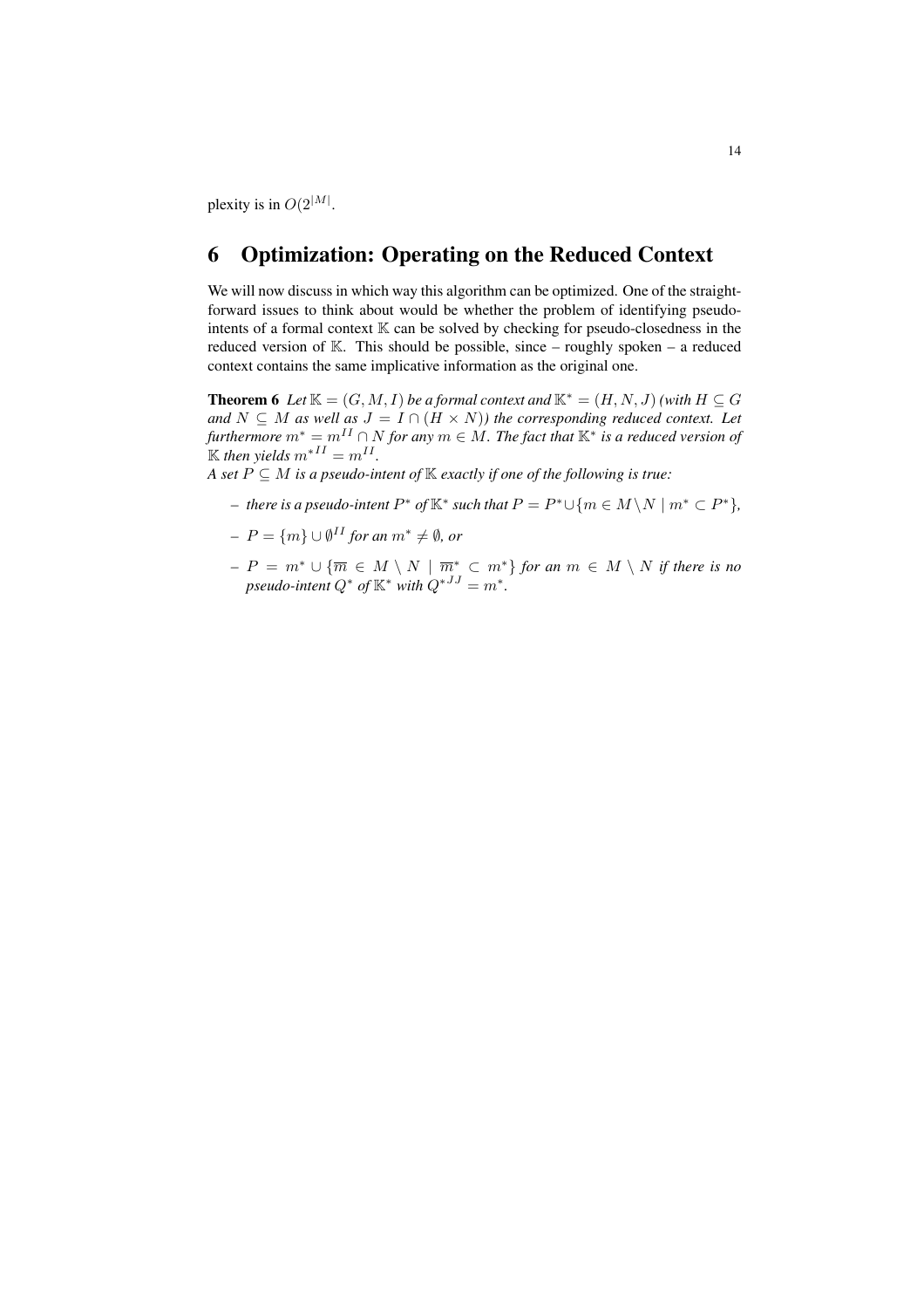#### Proof:

First note that the set

$$
\mathfrak{J}:=\mathfrak{S}\mathfrak{B}^*\cup \{\{m\}\rightarrow m^*\mid m\in M\setminus N\}\cup \{m^*\rightarrow \{m\}\mid m\in M\setminus N\}
$$

(where  $\mathfrak{SB}^*$  is the stembase of  $\mathbb{K}^*$ ) is sound and complete for the closure operator  $(.)^{II}$ . So we will just show, that applying the stembase-algorithm from Section 3 just yields an implication set where the premises are exactly the sets presented above. First we consider the result of point 2 of the algorithm:

– Every  $P^* \to P^{*JJ} \in \mathfrak{SB}^*$  will be transformed to

$$
P^* \to P^{*JJ} \cup \{m \mid m^* \subseteq P^{*JJ}\}.
$$

– Every  $\{m\} \to m^*$  will be transformed to

$$
\{m\} \to m^* \cup \{\overline{m} \mid \overline{m}^* \subseteq m^*\}.
$$

– Every  $m^* \to \{m\}$  will be transformed to

$$
m^* \to m^* \cup \{\overline{m} \mid \overline{m}^* \subseteq m^*\}.
$$

Now consider point 3:

– Every  $P^* \to P^{*II}$  will be transformed to

$$
P^* \cup \{ m \in M \setminus N \mid m^* \subset P^* \} \to P^{*II}.
$$

- Every  ${m} \rightarrow m^{*II}$  will be
	- deleted if  $m^* = \emptyset$  or
	- otherwise, transformed to  $\{m\}$  ∪  $\emptyset^{II}$  →  $m^*$ <sup>II</sup>.
- Every  $m^* \to \{m\}^{II}$  will be
	- deleted, if there is a pseudo-intent  $Q^*$  of  $K^*$  with  $Q^{*JJ} = m^*$  or
	- otherwise, transformed to

$$
m^* \cup \{ \overline{m} \in M \setminus N \mid \overline{m}^* \subset m^* \} \to \{ m \}^{\mathrm{II}}.
$$

 $\Box$ 

These observations allow an optimization of the pseudo-closedness checking algorithm from Fig. 6 in Section 5.

Considering the complexity, we can state the following. Due to [4], a formal context can be reduced in  $O((|G|+|M|)\cdot |G|\cdot |M|)$  time (and is hence rather cheap). Therefore, this optimization could be potentially beneficiary in cases where the context is not already reduced, since the upper bound for the time complexity is decreased to  $O(2^{|N|})$ .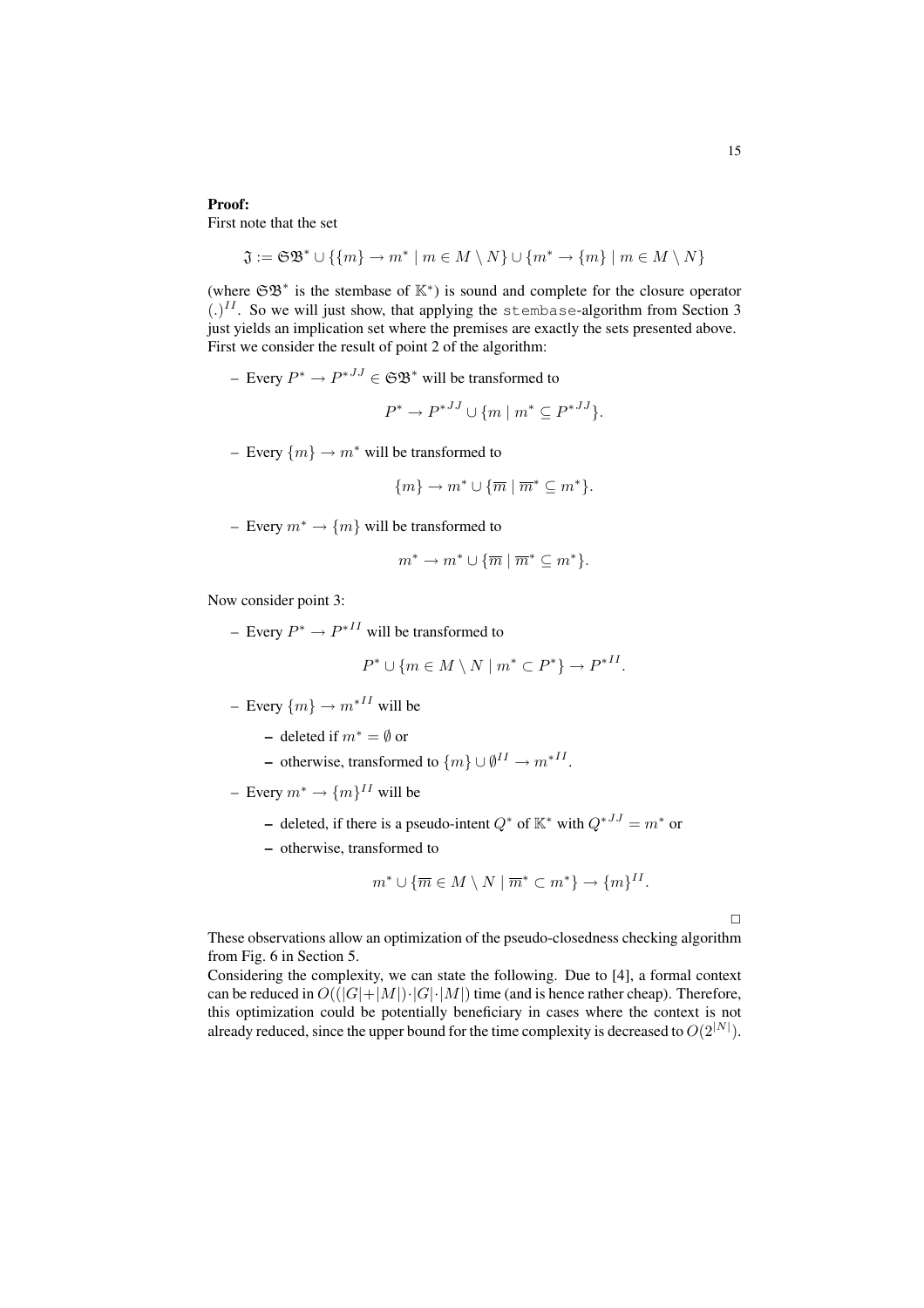function:  $pseudoIntentRed(A, K)$ 

```
-- Check whether incrementor (A, K).
    If not so, output ''NO'' and terminate.
-- Calculate reduced context \mathbb{K}^* = (H, N, J)-- Calculate \emptyset^{II} and m^* for all m \in M \setminus N.
-- If A \setminus \emptyset^{II} = \{a\} \subseteq M \setminus N then
   output ''YES'' and terminate.
-- Calculate P^* := A \cap N.
- Check whether A = P^* \cup \{m \in M \setminus N \mid m^* \subset P^*\}.If so, check whether pseudoIntent (P^*, \mathbb{K}^*).
   If so, output ''YES'' and terminate.
-- Check whether A = m^* \cup {\overline{m} \in M \setminus N \mid \overline{m} * \subset m *}for an m \in M \setminus N.
   If so, check whether
   scan(A,\mathbb{K}^*, incrementor(.,\mathbb{K}^*)).
    If not so, output ''YES'' and terminate.
-- Output "NO" and terminate.
```
Figure 7: Algorithm pseudoIntentRed for checking whether a set  $A$  is a pseudointent of a formal context K.

## 7 Conclusions and Further Work

In our paper, we presented several results regarding pseudo-intents. We showed how an arbitrary implication set can be turned into a stem base (the premises of which are per definitionem just the pseudo-intents). Furthermore, based on a characterization of pseudo-intents via incrementors and using known results about quasi-intents, we provided an algorithm which allows to decide for a given formal context  $K$  and an attribute set P whether P is a pseudo-intent of  $K$  Moreover, we showed how this algorithm can be further optimized by calculating with the reduced version of the considered context. Although the complexity questions mentioned in the beginning remain unsolved, we hope that the structural insights presented in this paper might contribute to their solution. Of course this would be a main goal of further research.

On the other hand, comprehensive experiments would be the next step to investigate how the algorithms proposed here perform in practical cases (albeit not having substantial evidence for this, our conjecture is that the average complexity would be much better than suggested by our worst-case analyses).

Finally, if this should be the case, the provided algorithms could be used for developing new data-mining and exploration methods.